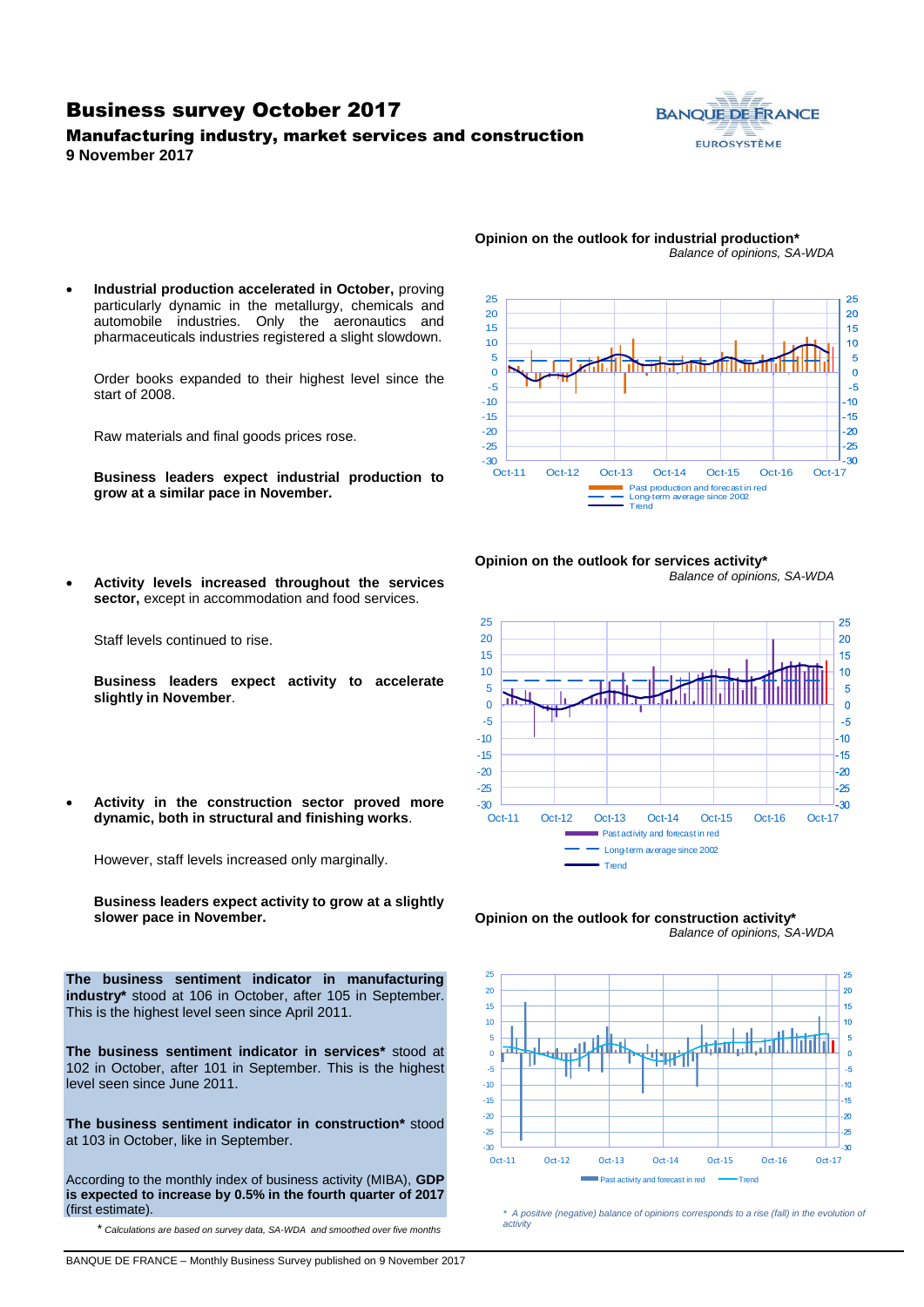| <b>Manufacturing muustry</b>  |        |                |                |        |              |        |                |               |                |                |                |          |
|-------------------------------|--------|----------------|----------------|--------|--------------|--------|----------------|---------------|----------------|----------------|----------------|----------|
|                               | Dec-16 | $Jan-17$       | Feb-17         | Mar-17 | Apr-17       | May-17 | $Jun-17$       | <b>Jul-17</b> | Aug-17         | Sep-17         | Oct-17         | Nov-17   |
| Change                        |        |                |                |        |              |        |                |               |                |                |                | Forecast |
| Production                    | 11     | $-1$           | 9              | 5      | 9            | 12     | $\mathbf 0$    | 11            | 8              | $\overline{4}$ | 10             | 9        |
| <b>Deliveries</b>             | 10     | 5              | 11             | 5      | 12           | 10     | 1              | 13            | 8              | 6              | 11             |          |
| Total orders                  | 9      | 9              | 11             | 7      | 12           | 10     | $\overline{7}$ | 12            | 8              | 10             | 12             |          |
| Staff                         | 3      | 2              | $\overline{2}$ | 3      | 3            | 4      | 5              | 4             | $\overline{2}$ | 5              | 5              |          |
| Final goods prices            | 1      | 3              | $\overline{2}$ | 4      | 4            | 3      | 3              | 1             | $\overline{2}$ | 3              | 4              |          |
| Commodity prices              | 7      | 10             | 9              | 8      | 5            | 4      | 3              | 4             | 4              | 6              | $\overline{7}$ |          |
| <b>Level</b>                  |        |                |                |        |              |        |                |               |                |                |                |          |
| Order books                   | 15     | 15             | 15             | 18     | 17           | 20     | 20             | 21            | 21             | 22             | 25             |          |
| Inventories of finished goods | 2      | $\overline{2}$ | $\mathbf 0$    | 1      | $\mathbf{1}$ | 4      | $\mathbf 0$    | $-1$          | $-1$           | $-1$           | 0              |          |
| Capacity utilisation rate     | 79.1   | 78.6           | 78.7           | 79.1   | 79.0         | 79.9   | 79.8           | 80.1          | 80.8           | 80.2           | 80.6           |          |
| Cash positions                | 12     | 14             | 14             | 15     | 13           | 15     | 15             | 14            | 13             | 13             | 13             |          |

## **Manufacturing industry**

### **Services**

|                  | Dec-16 | $Jan-17$          | Feb-17      | Mar-17 | Apr-17 | May-17 | Jun-17         | Jul-17 | Aug-17 | Sep-17 | Oct-17 | <b>Nov-17</b> |
|------------------|--------|-------------------|-------------|--------|--------|--------|----------------|--------|--------|--------|--------|---------------|
| <b>Change</b>    |        |                   |             |        |        |        |                |        |        |        |        | Forecast      |
| Activity         | 6      | 13                | 12          | 13     | 12     | 13     | 10             | 11     | 11     | 13     | 10     | 13            |
| Aggregate demand | 8      | $12 \overline{ }$ | 12          | 13     | 12     | 12     | 10             | 12     | 14     | 12     | 10     |               |
| Prices           | 0      | -1                | $\mathbf 0$ | 0      | -1     | $-1$   | 1              | -1     | -1     | 0      | 1      |               |
| Staff            | 7      | 9                 | 7           | 6      | 6      | 7      | $\overline{7}$ | 4      | 6      | 8      | 9      |               |
| ∣Level           |        |                   |             |        |        |        |                |        |        |        |        |               |
| Cash positions   | 14     | 12                | 17          | 15     | 15     | 16     | 17             | 22     | 19     | 18     | 18     |               |

## **Construction**

|                         | Dec-16 | $Jan-17$ | Feb-17 | Mar-17 | Apr-17         | May-17 | Jun-17 | <b>Jul-17</b> | Aug-17 | Sep-17 | Oct-17 | <b>Nov-17</b> |
|-------------------------|--------|----------|--------|--------|----------------|--------|--------|---------------|--------|--------|--------|---------------|
| <b>Change</b>           |        |          |        |        |                |        |        |               |        |        |        | Forecast      |
| Activity                |        |          | 8      | 6      |                |        | 4      | 4             | 12     | 4      | 6      | 4             |
| <b>Estimates prices</b> | -1     |          |        |        | $\overline{2}$ |        | 2      |               |        | 2      | 3      |               |
| Staff                   | 2      | 1.       | 3      | 2      | 2              | 3      | 3      | 2             | 2      | 3      |        |               |
| Level                   |        |          |        |        |                |        |        |               |        |        |        |               |
| Order books             | 15     | 18       | 22     | 22     | 17             | 18     | 18     | 19            | 21     | 22     | 21     |               |

Notes:

A positive (negative) balance of opinions corresponds to a rise (fall) in the evolution of activity.

• The last point corresponds to the business leaders' forecasts of future activity.

• The series are revised on a monthly basis. These revisions take into account additional gross data and the evolution of the seasonal and working-day adjustment depending on the latest available data. The business sentiment indicators of the previous months are revised accordingly.